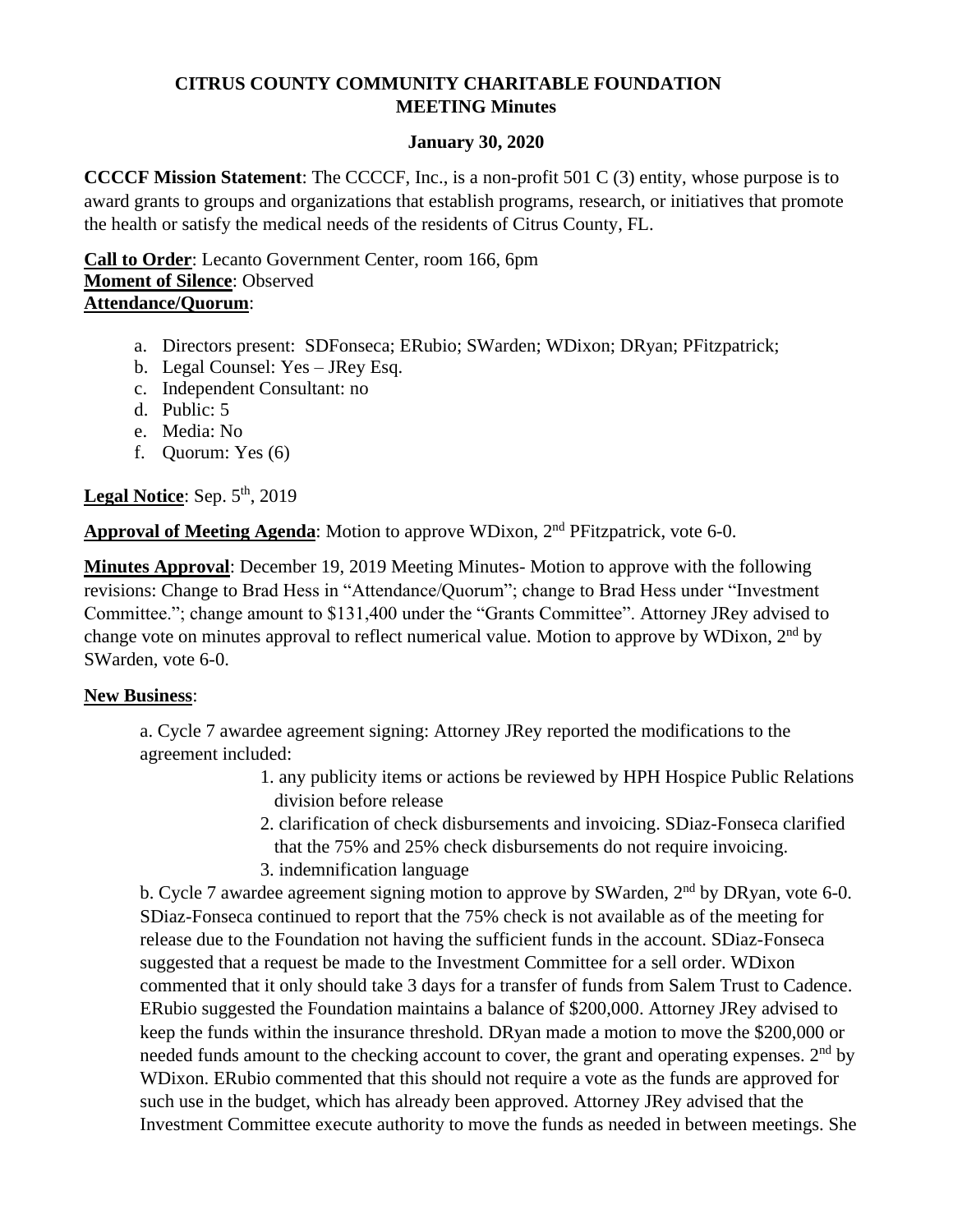stated that CMcClure would need to get the signatures in order to execute the sell order and to do so. Motion withdrawn by DRyan and WDixon.

c. Request for Project Extension by Childhood Development Service: Presentation and distribution of materials (attached) given by Dee Dixon. Attorney JRey advised the amendment be lumped into one to include:

- 1. Changes to budget line items
- 2. Extension of term
- A motion was made to approve by WDixon, 2<sup>nd</sup> by ERubio, vote 6-0.

d. Policy Revision- Meeting notice procedures

e. Funding Report Form: ERubio reported that a State agency cannot provide an audit as required in this report. However, they could provide a detailed expense report for their 6-month report. SWarden motioned to approve,  $2<sup>nd</sup>$  by WDixon, vote 6-0.

**Treasurer's Report**: SDiaz-Fonseca reported (see attached Treasurers report for Period ending November 2019)

- a. Invoices: Citrus Publishing \$37.30, \$12.10; Florida Wellcare Alliance \$350.00; Brighthouse \$29.99; CMcClure \$50.16; Regions \$5867.03; Hogan Law \$2817.50; Salem Trust \$1375; Nature Coast Web \$100; Wells Business Solutions \$1075. Motion to approve Treasurers Report by WDixon,  $2^{ND}$  by SWarden, vote 6-0.
- b. Banking Services- Regions bank closeout. Motion to approve by WDixon, 2<sup>nd</sup> by ERubio, vote 6-0.
- c. Tax Forms presented for signature. Motion to approve by WDixon, 2nd by ERubio, vote 6-0.

## **Old Business**

- a. CMcClure commented the check received from Fidelity Charitable for \$250 has been approved for deposit as confirmed by a letter from the Dept of Consumer Services sent to TWells, bookkeeper for the Foundation (see attachment).
- b. By-laws position- specific guidelines for Board members: WDixon commented that the current positions are structured for strong medical input, and members of the medical community have difficulty attending the meetings. SDiaz-Fonseca stated that the By-laws allow for all the board positions, including the members of the hospital staff, to select other representatives to the board if the Chiefs of Medicine of either hospital cannot fulfill their duties. Example given: Sonya Warden is not the President of CF, yet she has served for several years as their representative. SDiaz-Fonseca stated no change was needed, just more information to the organizations. Should the Foundation seek to change the make-up of the Board, Attorney JRey commented that revision of Section 5.03 requires review and approval by the CCHB.
- c. Annual Lease quotes for CCCCF:

1. Century 21- SDiaz-Fonseca indicated that the 1,000 sq ft offices were not a comparable quote to the present office space due to cost and size

2. Florida Wellcare Alliance office for \$325/ month

3. Masonic Building all-inclusive rent for suite 305 at 182 sq ft for \$287.85 per month ERubio stated that we need to compare apples to apples including clarification on the office sizes, what was included and the price per square foot. CMcClure commented that she would look into the quotes per square foot and also location convenience.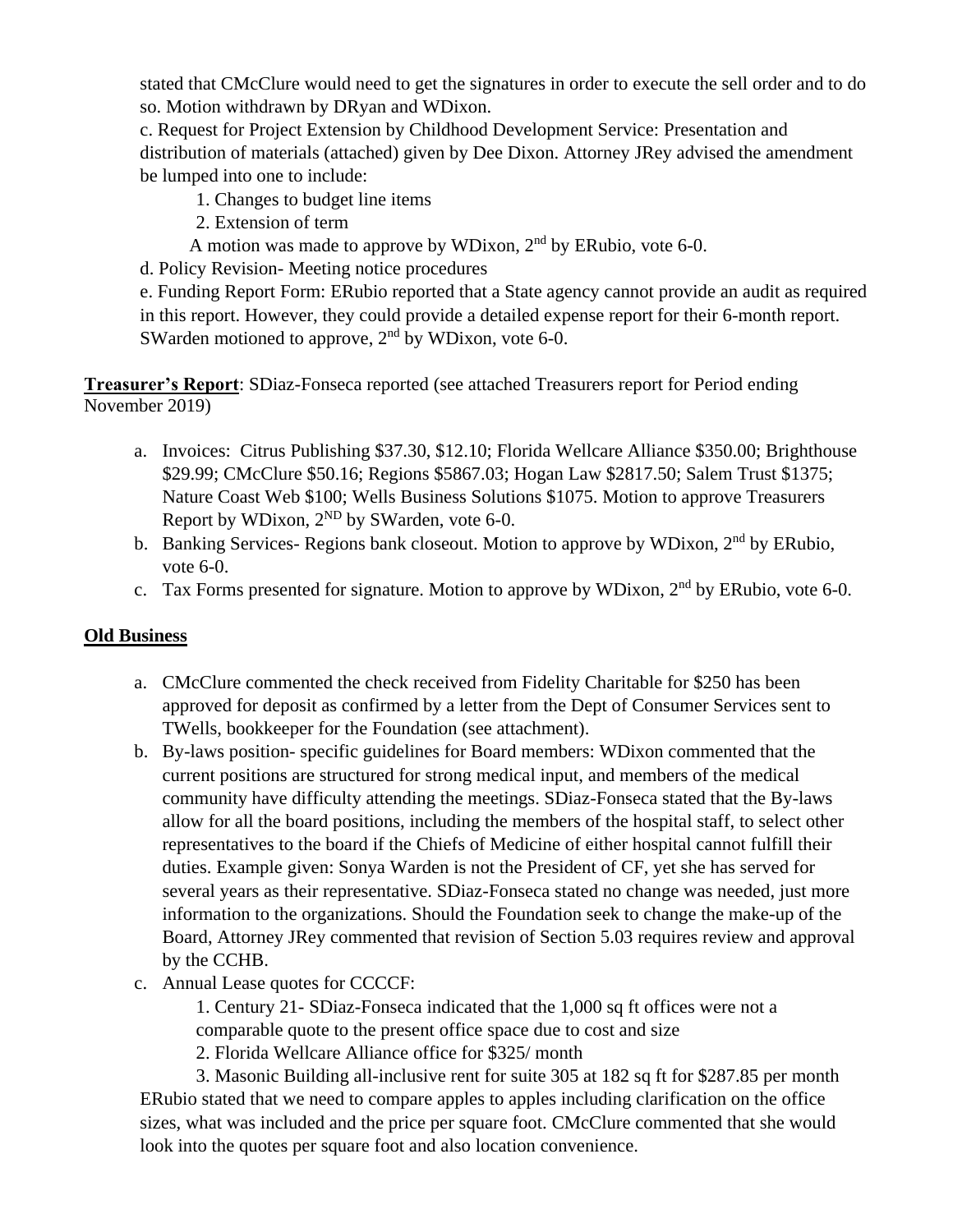#### **Ad Hoc Committee Reports**:

**a.** none

#### **Standing Committee Reports**:

#### a. Investment Committee:

1. Revised Investment Policy Statement: WDixon reported that AndCo. is the editor of the investment policy statement. A change of asset allocation is reflected in the revised IPS chart for approval. Motion to approve by PFitzpatrick, 2<sup>nd</sup> by WDixon, vote 5-1. SDiaz-Fonseca indicated she does not want to vote on something she has not been given ample time to review.

2. Revise and approve AndCo. agreement: WDixon reported on 3 quotes received for advisors that were reviewed at the Investment Committee Meeting: (1) Boston, (2) AndCo. (3) Iron. Boston came out highest, AndCo. middle, and Iron least high. However, AndCo. is a flat rate and will not fluctuate with increased assets, as opposed to Iron who would increase as assets increased. Attorney JRey advised a motion and vote subject to conditions presented to AndCo. Motion to approve by PFitzpatrick,  $2<sup>nd</sup>$  by WDixon, vote 6-0.

3. Custodian change from Salem Trust to TD Ameritrade: WDixon reported that the Investment Committee recommends TD Ameritrade as the new custodian. This requires a 30-day notice of closure for Salem Trust. However, an account with TD Ameritrade can be opened during the window. ERubio asked for clarification on the cost. WDixon stated that no proposal is needed as this entire transfer is zero cost. Motion to approve custodian change by DRyan, 2<sup>nd</sup> by WDixon, vote 6-0.

## b. Grants Committee:

1. NAMI: SDIaz-Fonseca reported that the organization reported they are struggling to get the program up and running due to a lack of support they need within the school system. SDiaz-Fonseca requested that NAMI provide a third report because of their program extension before the end of their program. DRyan interjected if the Foundation should and could help improve their success. Attorney JRey advised against this as a liability to Board members and a conflict of interest for the Executive Director. SDiaz-Fonseca commented she and CMcClure can collaborate to help grantees in need of assistance. Motion to approve the third report by WDixon, 2<sup>nd</sup> by SWarden vote 6-0. JRey will execute a new amendment to agreement reflecting the third report due to the program extension.

## c. Personnel Committee:

1. WDixon reported that the 6-month evaluation of CMcClure will be coming up in April and will require public notice. SDiaz-Fonseca stated that she will be part of the review group. Attorney JRey advised that if a formal review is completed by the Board then it will need to be a publicly noticed meeting. However, if one board member completes the evaluation then it need not be public.

d. Audit Committee: none

## **Legal Update:**